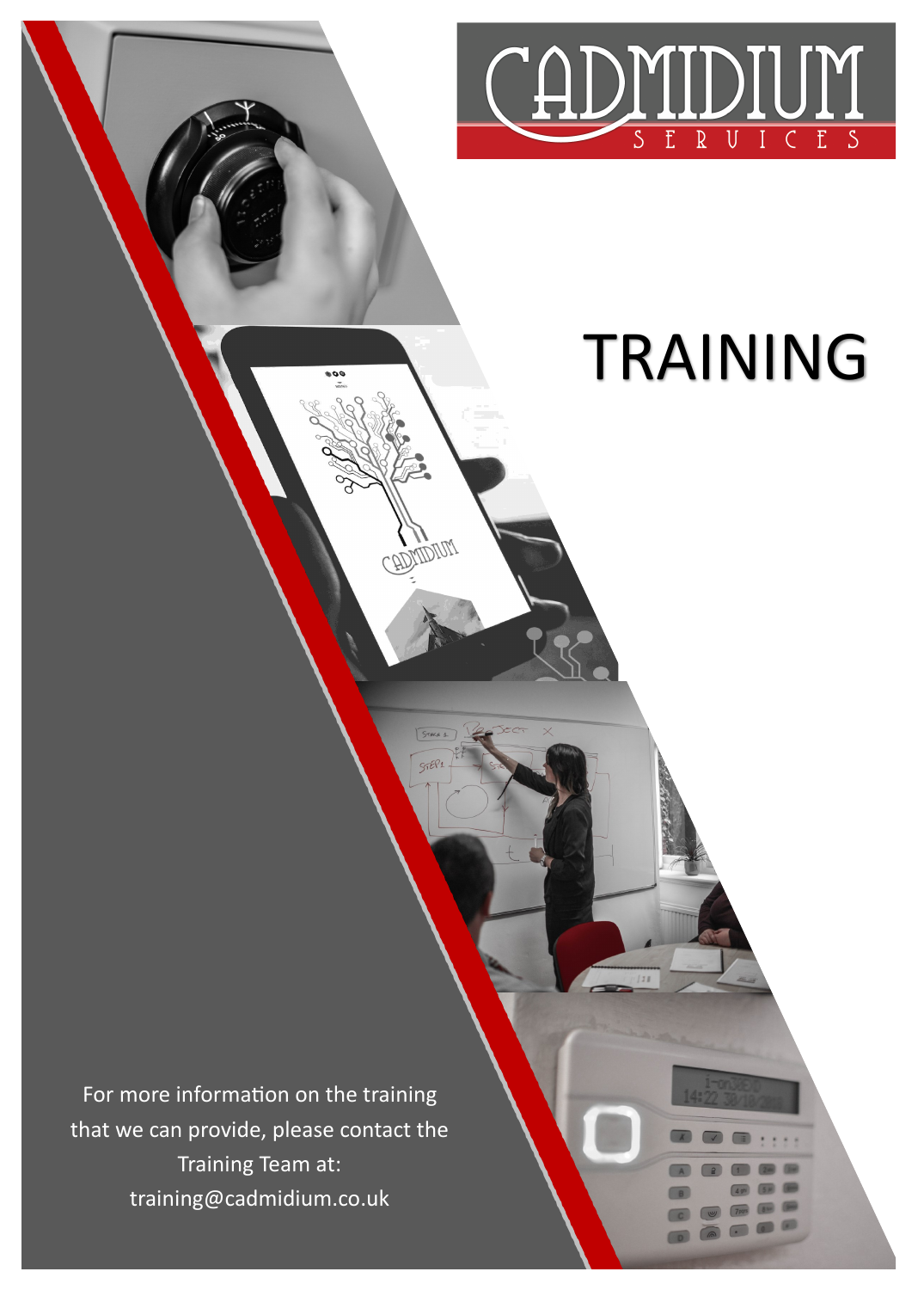## TRAINING

Cadmidium's Training Service provides customers with; training needs analysis, training design, delivery and evaluation services for all training requirements. We use proven approaches to training methodology ensuring cost-effective training is identified, designed and delivered to meet the customer needs.

We offer a range of Service Features which include; Training Material and Media, Course designs to meet your objectives, Bespoke targeted training material provided for ongoing use, Full analysis of training Outcomes and Evaluation Reports, and many more Service Features and benefits that can be issued upon request. Our courses can be delivered at customer premises or at Cadmidium premises or remotely via our Cloud Based Training and research system.

As training specialists we offer a range of training including:

- M-Link (NATO JChat) Introduction
- M-Link (NATO JChat) Advanced
- Radio Communication principles
- Tactical Radio Systems integration, deployment and use

M-Link Administrator Training course is registered on the NATO training Catalogue under Course A9005— 20210112 nci academy 2021 course catalogue v5 1.pdf (nato.int)